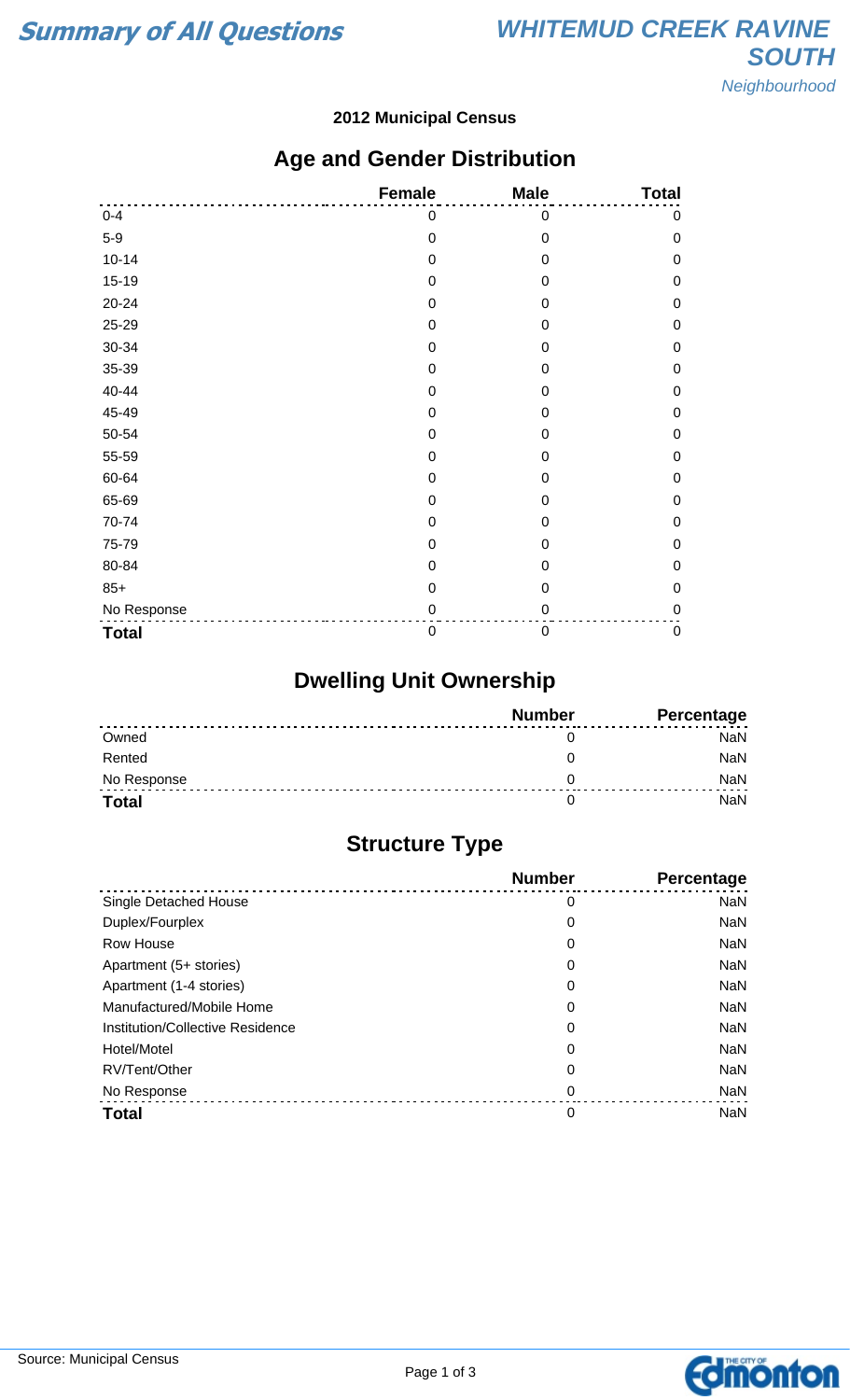## **Dwelling Unit and Property Status**

|                           | <b>Number</b> | Percentage |
|---------------------------|---------------|------------|
| Occupied                  | 0             | <b>NaN</b> |
| Unoccupied                | 0             | <b>NaN</b> |
| Vacant Lot                | 0             | <b>NaN</b> |
| <b>Under Construction</b> | 0             | <b>NaN</b> |
| No longer in use          | 0             | <b>NaN</b> |
| No Response               | 0             | <b>NaN</b> |
| <b>Total</b>              | 0             | <b>NaN</b> |

#### **Marital Status**

|                      | <b>Number</b> | Percentage |
|----------------------|---------------|------------|
| Married              | 0             | <b>NaN</b> |
| Common-law           | 0             | <b>NaN</b> |
| Separated/ divorced  | 0             | <b>NaN</b> |
| <b>Never Married</b> | 0             | <b>NaN</b> |
| Widowed              | 0             | <b>NaN</b> |
| No Response          | $\Omega$      | <b>NaN</b> |
| <b>Total</b>         | 0             | <b>NaN</b> |

### **Employment Status**

|                               | <b>Number</b> | Percentage |
|-------------------------------|---------------|------------|
| Preschool                     | 0             | <b>NaN</b> |
| Kindergarten - Gr.6           | 0             | <b>NaN</b> |
| Gr.7 - Gr.9                   | 0             | <b>NaN</b> |
| Gr.10 - Gr.12                 | 0             | <b>NaN</b> |
| <b>Post Secondary Student</b> | 0             | <b>NaN</b> |
| Homemaker                     | 0             | <b>NaN</b> |
| Employed 0-30 hrs             | 0             | <b>NaN</b> |
| Employed 30+ hrs              | 0             | <b>NaN</b> |
| Unemployed                    | 0             | <b>NaN</b> |
| Retired                       | 0             | <b>NaN</b> |
| Permanently unable to work    | 0             | <b>NaN</b> |
| Other                         | 0             | <b>NaN</b> |
| No Response                   | 0             | <b>NaN</b> |
| <b>Total</b>                  | 0             | <b>NaN</b> |

# **Term of Residence at this Location**

|                              | <b>Number</b> | Percentage |
|------------------------------|---------------|------------|
| 5 years or more              | 0             | <b>NaN</b> |
| 3 years to less than 5 years | 0             | <b>NaN</b> |
| 1 year to less than 3 years  | 0             | <b>NaN</b> |
| Less than 1 year             | 0             | <b>NaN</b> |
| Child less than 1 year       | 0             | <b>NaN</b> |
| No Response                  | 0             | <b>NaN</b> |
| <b>Total</b>                 | 0             | <b>NaN</b> |